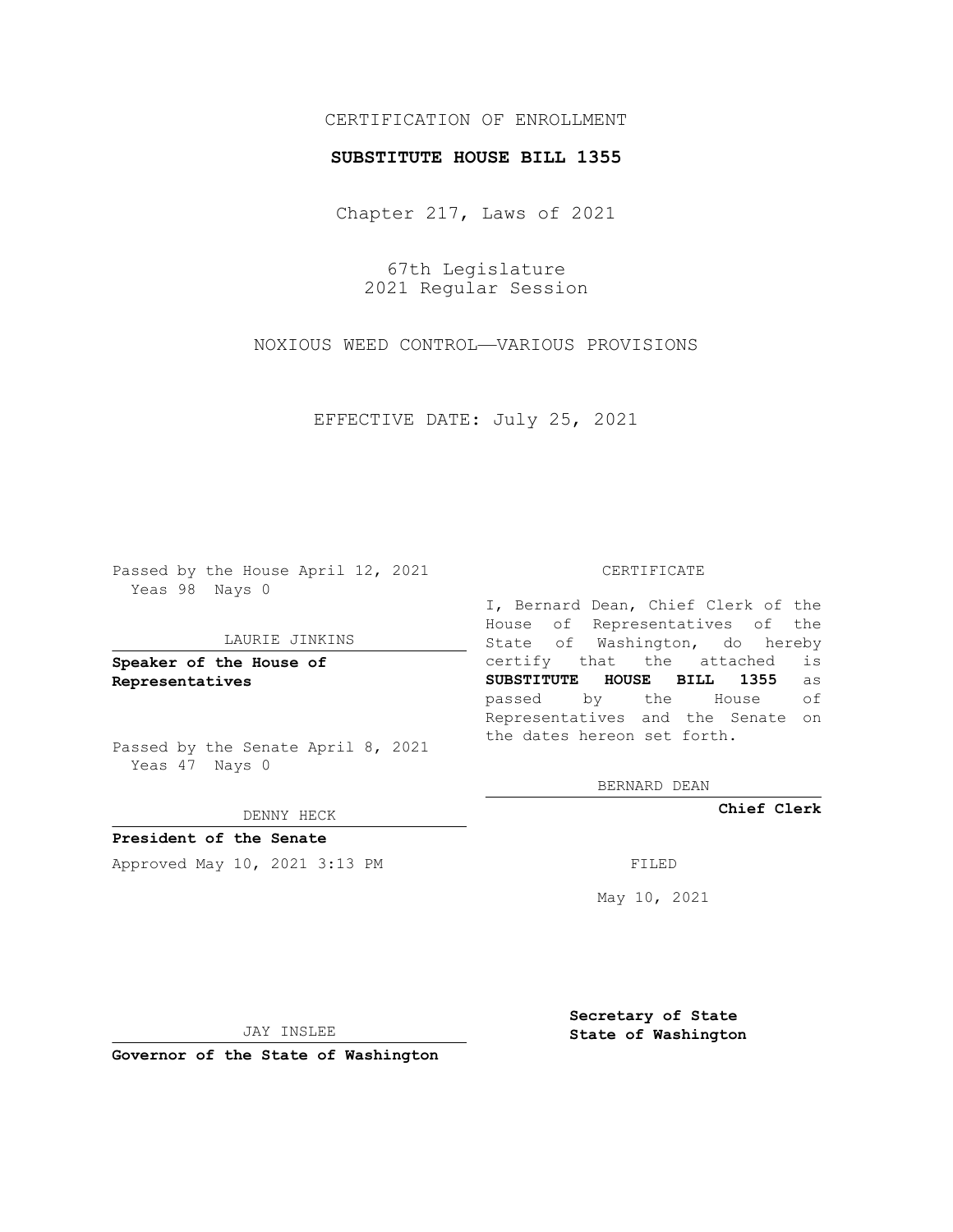## **SUBSTITUTE HOUSE BILL 1355**

AS AMENDED BY THE SENATE

Passed Legislature - 2021 Regular Session

## **State of Washington 67th Legislature 2021 Regular Session**

**By** House Rural Development, Agriculture & Natural Resources (originally sponsored by Representatives Dent, Chandler, Boehnke, Lovick, Dye, Fitzgibbon, Klippert, Jacobsen, and Schmick)

READ FIRST TIME 02/10/21.

 AN ACT Relating to noxious weeds; and amending RCW 17.10.010, 17.10.030, 17.10.050, 17.10.060, 17.10.070, 17.10.074, 17.10.100, 17.10.140, 17.10.145, 17.10.205, 17.10.235, 17.10.240, 17.10.890, 17.04.240, 79.44.003, 17.04.180, and 17.15.020.4

5 BE IT ENACTED BY THE LEGISLATURE OF THE STATE OF WASHINGTON:

6 **Sec. 1.** RCW 17.10.010 and 1997 c 353 s 2 are each amended to 7 read as follows:

8 The definitions in this section apply throughout this chapter 9 unless the context clearly requires otherwise:

10 (1) "Noxious weed" means a plant that when established is highly 11 destructive, competitive, or difficult to control by cultural or 12 chemical practices.

13 (2) "State noxious weed list" means a list of noxious weeds 14 adopted by the state noxious weed control board. The list is divided 15 into three classes:

16 (a) Class A consists of those noxious weeds not native to the 17 state that are of limited distribution or are unrecorded in the state 18 and that pose a serious threat to the state;

19 (b) Class B consists of those noxious weeds not native to the 20 state that are of limited distribution or are unrecorded in a region 21 of the state and that pose a serious threat to that region;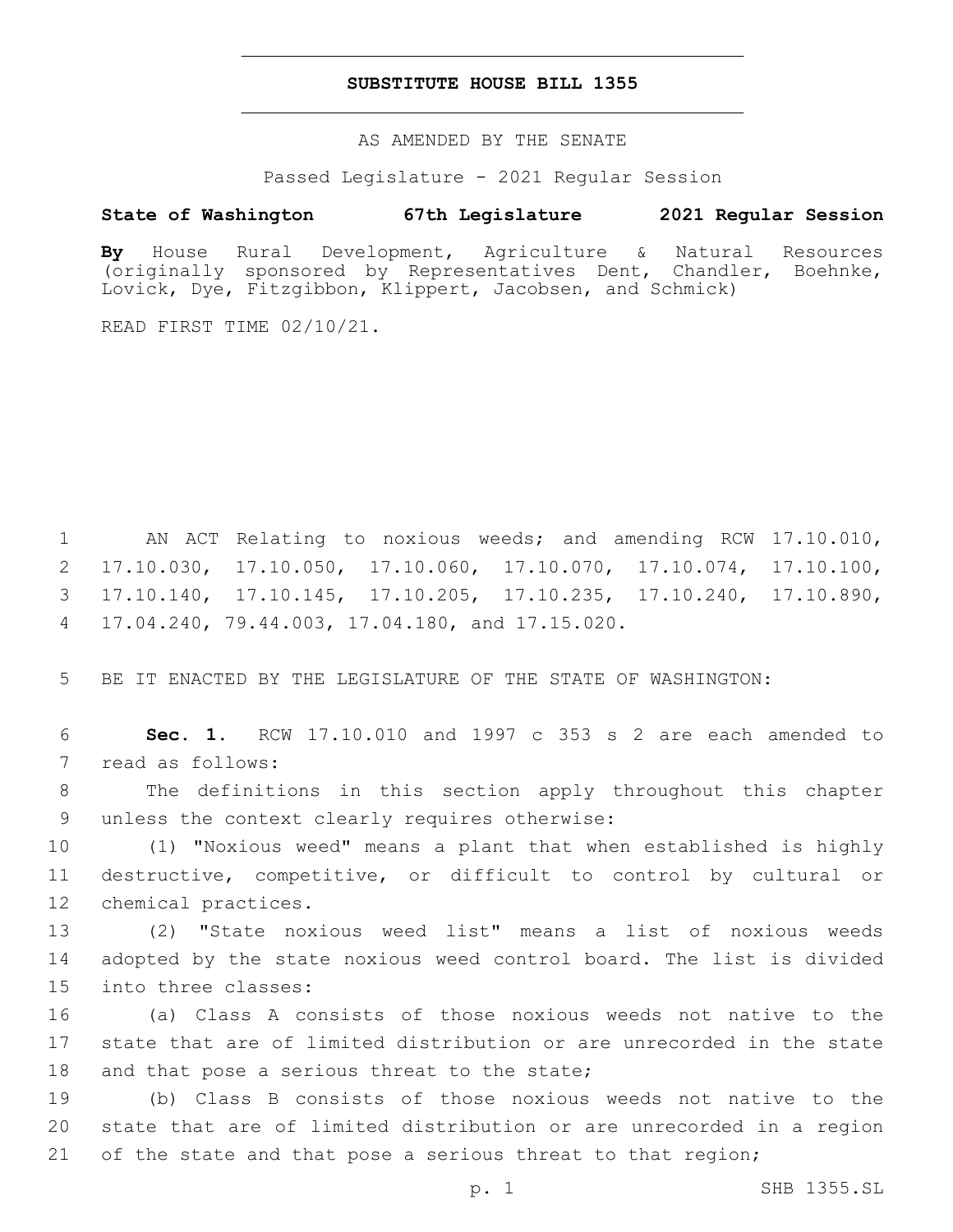(c) Class C consists of any other nonnative to Washington state 2 noxious weeds.

 (3) "Person" means any individual, partnership, corporation, firm, the state or any department, agency, or subdivision thereof, or 5 any other entity.

 (4) "Owner" means the person in actual control of property including, but not limited to, deeded parcels, public rights-of-way, 8 and undefined lots, or his or her agent, whether the control is based on legal or equitable title or on any other interest entitling the holder to possession and, for purposes of liability, pursuant to RCW 17.10.170 or 17.10.210, means the possessor of legal or equitable title or the possessor of an easement: PROVIDED, That when the possessor of an easement has the right to control or limit the growth 14 of vegetation within the boundaries of an easement, only the 15 possessor of the easement is deemed, for the purpose of this chapter, an "owner" of the property within the boundaries of the easement.

 (5) As pertains to the duty of an owner, the words "control", "contain", "eradicate", and the term "prevent the spread of noxious weeds" means conforming to the standards of noxious weed control or prevention in this chapter or as adopted by rule in chapter 16-750 WAC by the state noxious weed control board and an activated county 22 noxious weed control board.

 (6) "Agent" means any occupant or any other person acting for the 24 owner and working or in charge of the land.

 (7) "Agricultural purposes" are those that are intended to provide for the growth and harvest of food and fiber.

 (8) "Director" means the director of the department of agriculture or the director's appointed representative.

 (9) "Weed district" means a weed district as defined in chapters 30 17.04 and 17.06 RCW.

 (10) "Aquatic noxious weed" means an aquatic plant species that is listed on the state weed list under RCW 17.10.080.

 (11) "Screenings" means a mixture of mill or elevator run mixture or a combination of varying amounts of materials obtained in the process of cleaning either grain or seeds, or both, such as light or broken grain or seed, weed seeds, hulls, chaff, joints, straw, 37 elevator dust, floor sweepings, sand, and dirt.

 (12) "Assessment" means a special assessment levied by a county legislative authority pursuant to RCW 17.10.240.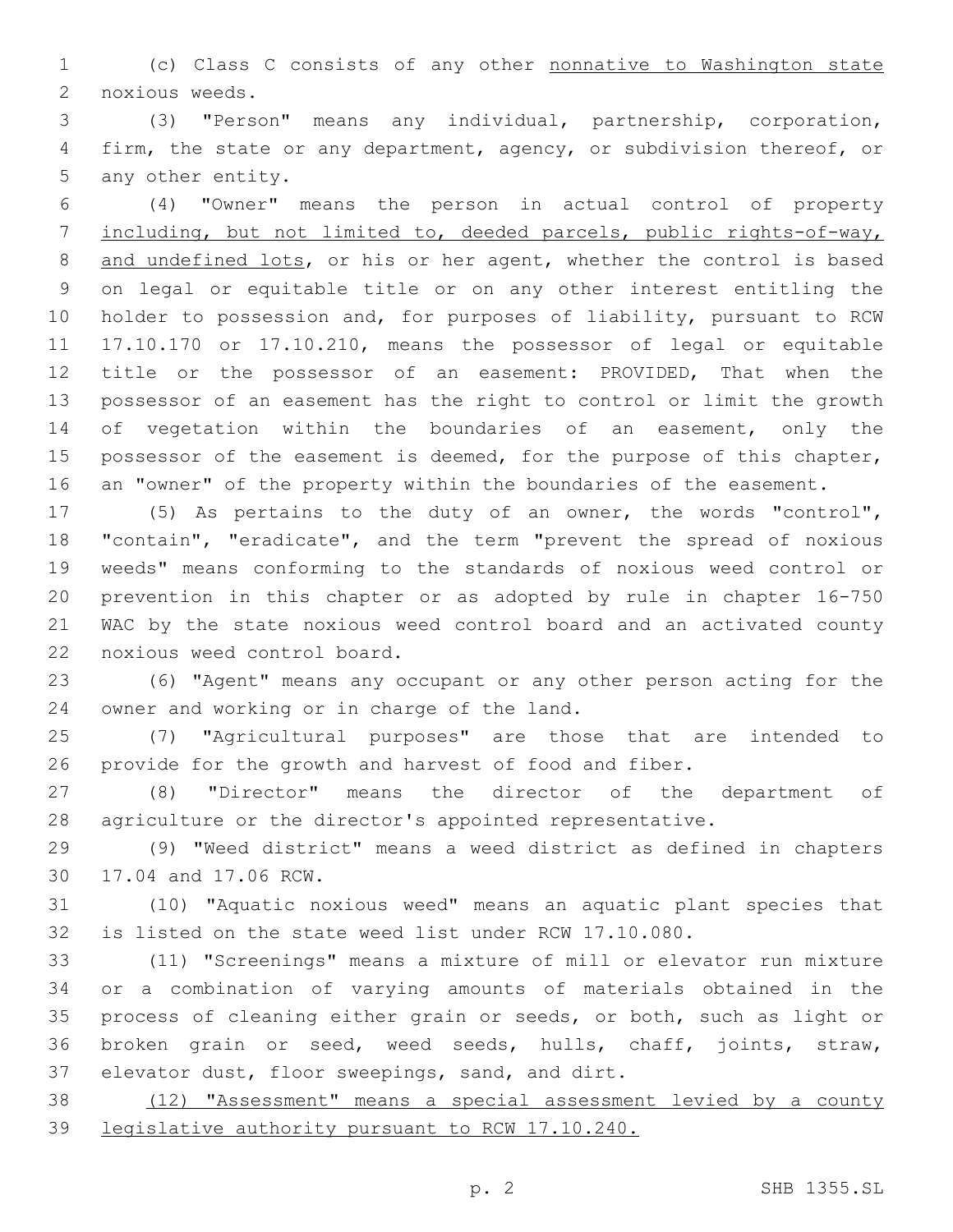(13) "Centerline miles" means the length of any given road right- of-way corridor in miles, along the center line of the overall roadway alignment. (14) "Parcel" means real property having a parcel number or deeded real property, undefined lot, a lot having a legal description, or right-of-way owned or held by the state, county, or

city.

 **Sec. 2.** RCW 17.10.030 and 1997 c 353 s 4 are each amended to 9 read as follows:

 There is created a state noxious weed control board comprised of 11 nine voting members and ((three)) four nonvoting members. Four of the voting members shall be elected by the members of the various activated county noxious weed control boards, and shall be residents of a county in which a county noxious weed control board has been activated and a member of said board, and those qualifications shall continue through their term of office. Two of these members shall be 17 elected from the west side of the state, the crest of the Cascades being the dividing line, and two from the east side of the state. The director of agriculture is a voting member of the board. One voting member shall be elected by the directors of the various active weed districts formed under chapter 17.04 or 17.06 RCW. The Washington state association of counties appoints one voting member who shall be 23 a member of a county legislative authority. A statewide association representing county noxious weed coordinators appoints a nonvoting 25 technical advisor. The director shall appoint two voting members to represent the public interest, one from the west side and one from 27 the east side of the state. The director shall also appoint three nonvoting members representing scientific disciplines relating to weed control. The term of office for all members of the board is 30 ((three)) four years from the date of election or appointment.

 The board, by rule, shall establish a position number for each elected position of the board and shall designate which county noxious weed control board members are eligible to vote for each elected position. The elected members serve staggered terms. Elections for the elected members of the board shall be held thirty days prior to the expiration date of their respective terms. Nominations and elections shall be by mail and conducted by the 38 board.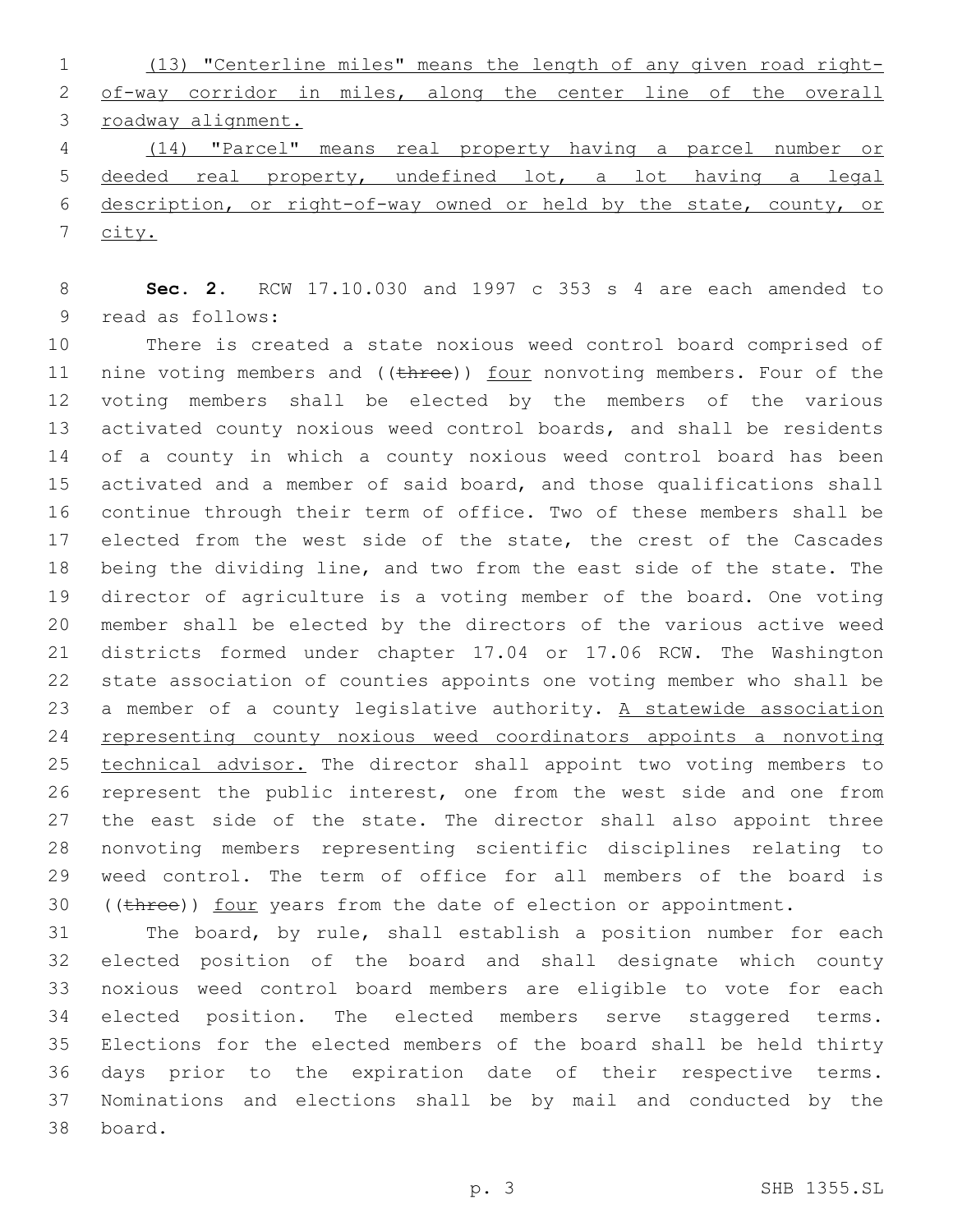The board shall conduct its first meeting within thirty days after all its members have been elected. The board shall elect from its members a chair and other officers as may be necessary. A majority of the voting members of the board constitutes a quorum for the transaction of business and is necessary for any action taken by the board. The members of the board serve without salary, but shall be reimbursed for travel expenses incurred in the performance of their duties under this chapter in accordance with RCW 43.03.050 and 9 43.03.060.

 **Sec. 3.** RCW 17.10.050 and 1997 c 353 s 6 are each amended to read as follows:11

 (1) Each activated county noxious weed control board consists of 13 five voting members appointed by the county legislative authority in 14 the manner prescribed in this section. In appointing the voting members, the county legislative authority shall divide the county into five geographical areas that best represent the county's interests, and appoint a voting member from each geographical area. 18 At least ( $(four)$ ) three of the voting members shall be engaged in the primary production of agricultural products. There is one nonvoting 20 member on the board who is the ((chair)) director of the county 21 extension office or an extension agent appointed by the ((chair)) 22 director of the county extension office. Each voting member of the board serves a term of four years, except that the county legislative authority shall, when a board is first activated under this chapter, designate two voting members to serve terms of two years. The board members shall not receive a salary but shall be compensated for actual and necessary expenses incurred in the performance of their 28 official duties.

 (2)(a) The voting members of the board serve until their replacements are appointed. New members of the board shall be appointed at least thirty days prior to the expiration of any board 32 member's term of office.

 (b) Notice of expiration of a term of office shall be published at least twice in a weekly or daily newspaper of general circulation 35 in the ((section [geographical area])) geographical area with last publication occurring at least ten days prior to the nomination. All persons interested in appointment to the board and residing in the geographical area with a pending nomination shall make a written application that includes the signatures of at least ten registered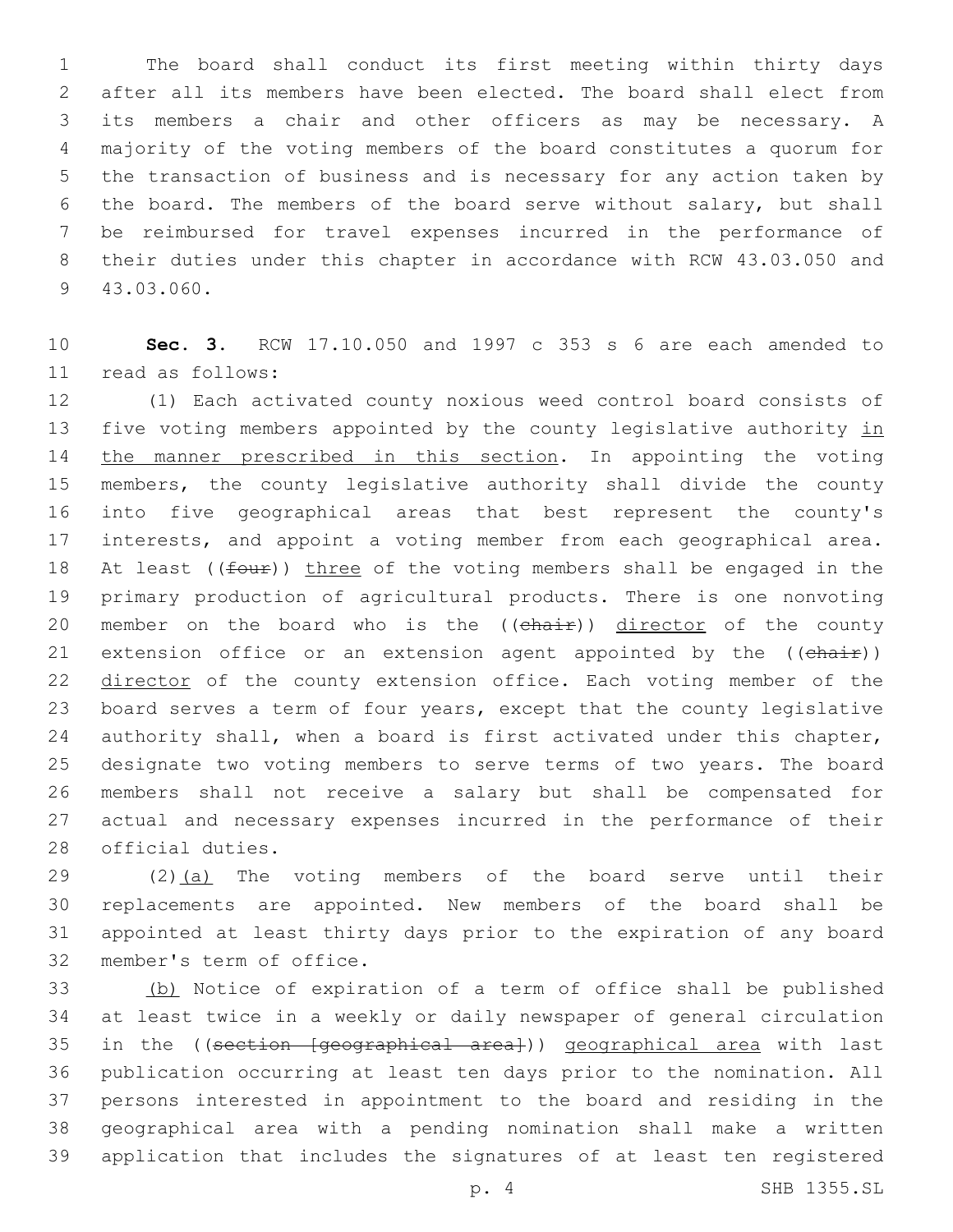voters residing in the geographical area supporting the nomination to the county noxious weed control board. After nominations close, the county noxious weed control board shall, after a hearing, send the applications to the county legislative authority recommending the names of the most qualified candidates, and post the names of those nominees in the county courthouse or county website and publish in at least one newspaper of general circulation in the county. The county 8 legislative authority, within  $((\text{ten}))$  60 days of receiving the list of nominees, shall appoint one of those nominees to the county noxious weed control board to represent that geographical area during 11 that term of office. If the county legislative authority fails to appoint a nominee within the 60-day period and a quorum of the board 13 is not seated, the county noxious weed control board shall appoint a nominee only to meet a quorum, who shall serve in that capacity until 15 the county legislative authority appoints a nominee to fill the 16 vacant position in the manner prescribed in this section. Not more 17 than three board members may be appointed in this manner.

 (3) Within thirty days after all the members have been appointed, the board shall conduct its first meeting. A majority of the voting members of the board constitutes a quorum for the transaction of business and is necessary for any action taken by the board. The board shall elect from its members a chair and other officers as may 23 be necessary.

24 (4) In case of a vacancy ((occurring in any voting position on a 25 county noxious weed control board, the county legislative authority 26 of the county in which the board is located shall appoint a qualified 27 person to fill the vacancy for the unexpired term)), the position must be filled in the manner prescribed in this section.

 **Sec. 4.** RCW 17.10.060 and 1997 c 353 s 7 are each amended to 30 read as follows:

31 (1) Each activated county noxious weed control board ((shall)) must employ or otherwise provide a weed coordinator whose duties are fixed by the board but which shall include inspecting land to determine the presence of noxious weeds, offering technical assistance and education, and developing a program to achieve compliance with the weed law. The weed coordinator may be employed full time, part time, or seasonally by the county noxious weed control board. County weed board employment practices shall comply with county personnel policies. Within sixty days from initial

p. 5 SHB 1355.SL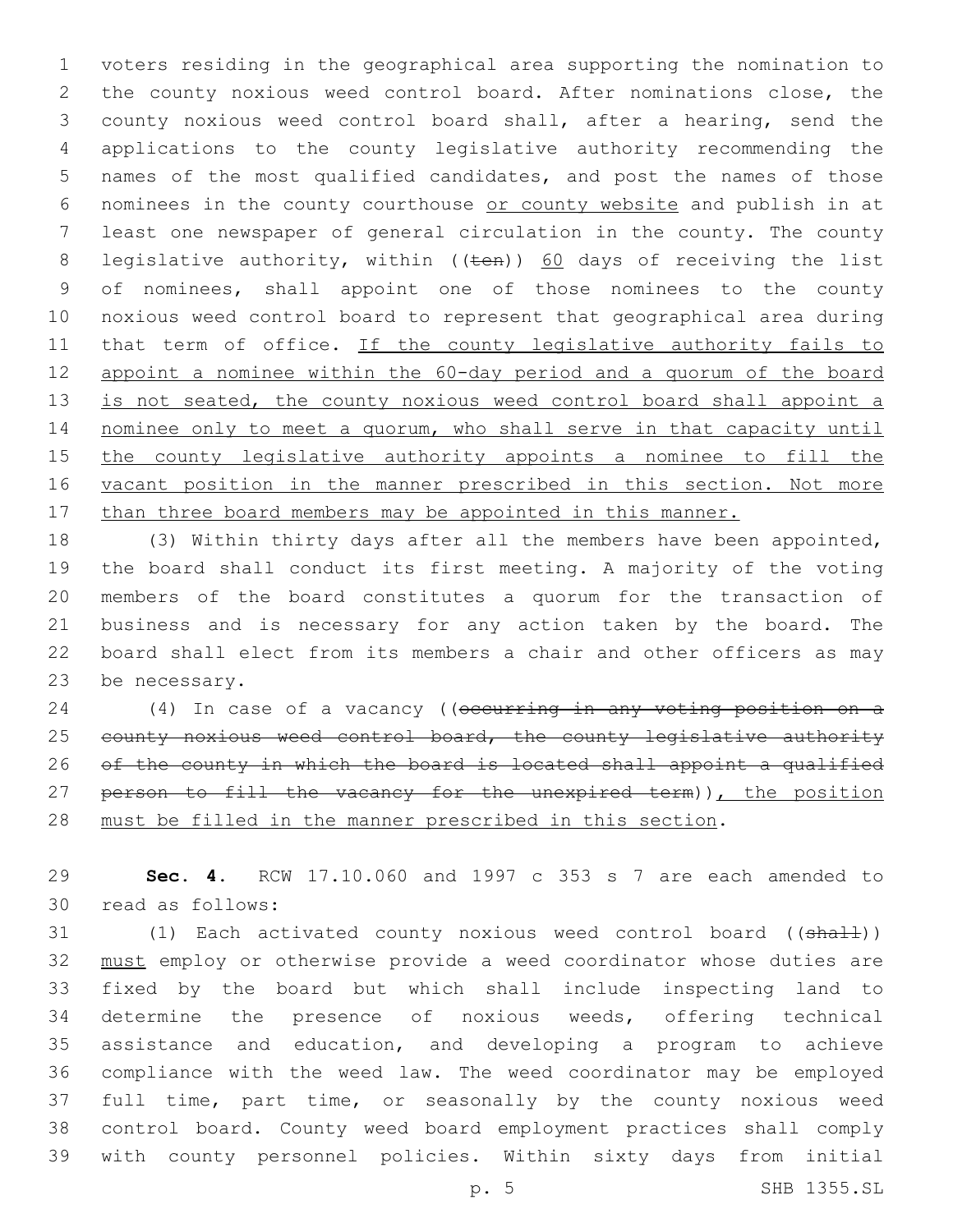1 employment, the weed coordinator ((shall obtain a pest control consultant license, a pesticide operator license)) must obtain licensure consistent with Washington state department of agriculture 4 pesticide license rules, and the necessary endorsements on the licenses as required by law. Each board may purchase, rent, or lease equipment, facilities, or products and may hire additional persons as it deems necessary for the administration of the county's noxious 8 weed control program.

 (2) Each activated county noxious weed control board has the power to adopt rules and regulations, subject to notice and hearing 11 as provided in ((chapters)) chapter 42.30 ((and 42.32)) RCW, as are necessary for an effective county weed control or eradication 13 program.

 (3) Each activated county noxious weed control board shall meet 15 with a quorum at least quarterly.

 **Sec. 5.** RCW 17.10.070 and 1998 c 245 s 3 are each amended to 17 read as follows:

 (1) In addition to the powers conferred on the state noxious weed control board under other provisions of this chapter, it has the 20 power to:

 (a) Employ a state noxious weed control board executive secretary 22 and educational specialist, and additional persons as it deems necessary, to disseminate information relating to noxious weeds to county noxious weed control boards and weed districts, to coordinate the educational and weed control efforts of the various county and regional noxious weed control boards and weed districts, and to assist the board in carrying out its responsibilities;

 (b) Adopt, amend, or repeal rules, pursuant to the administrative 29 procedure act, chapter 34.05 RCW, as may be necessary to carry out the duties and authorities assigned to the board by this chapter.

31 (2) The state noxious weed control board ((shall)) must provide a written report before January 1st of each odd-numbered year to the county noxious weed control boards and the weed districts showing the expenditure of state funds on noxious weed control; specifically how 35 the funds were spent; the status of the state, county, and district programs; and recommendations for the continued best use of state 37 funds for noxious weed control. The report ((shall)) must include recommendations as to the long-term needs regarding weed control.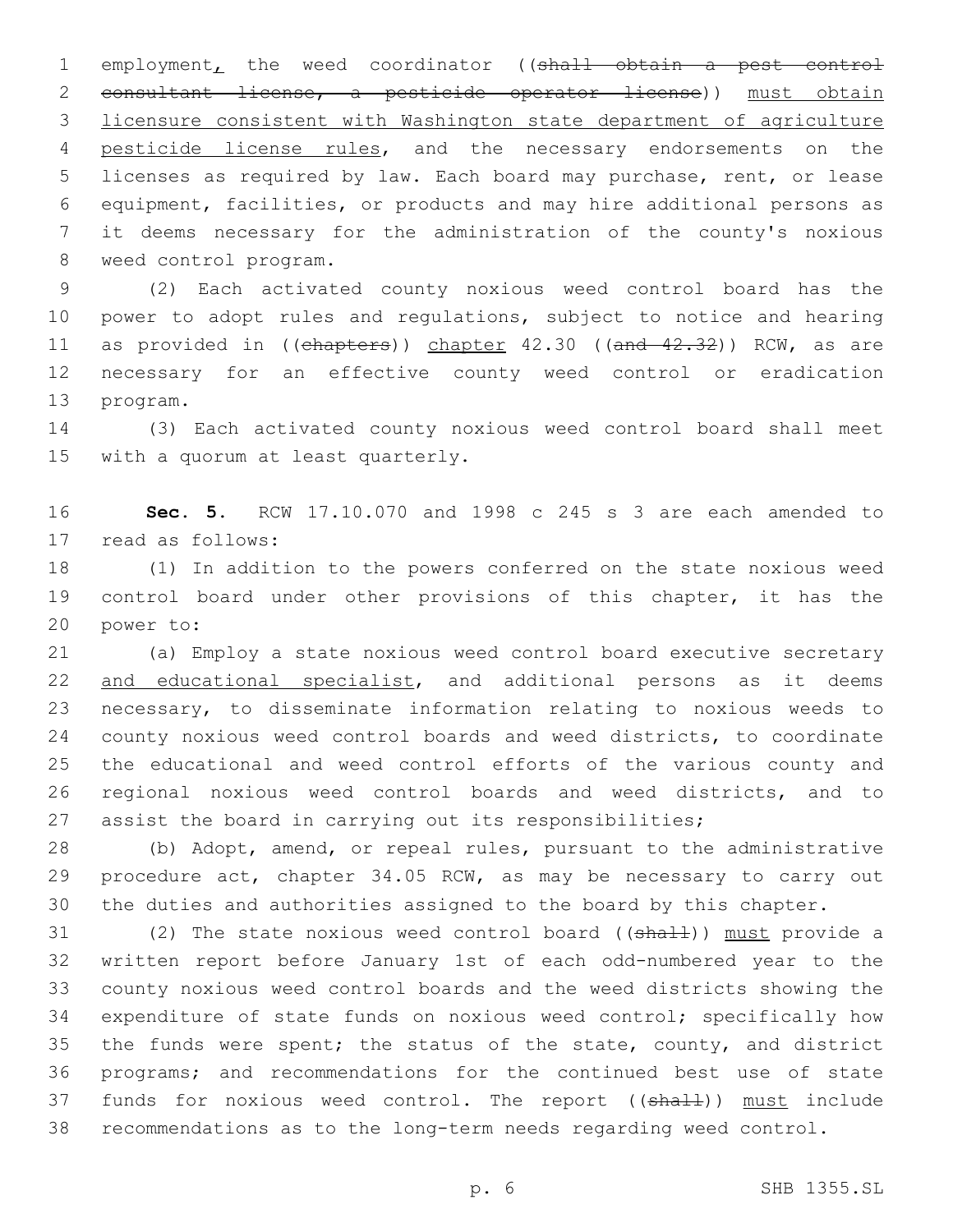**Sec. 6.** RCW 17.10.074 and 1997 c 353 s 9 are each amended to 2 read as follows:

 (1) In addition to the powers conferred on the director under other provisions of this chapter, the director, with the advice of the state noxious weed control board, has power to:

 (a) Require the county legislative authority or the noxious weed control board of any county or any weed district to report to it concerning the presence, absence, or estimated amount of noxious 9 weeds and measures, if any, taken or planned for the control thereof;

 (b) Employ staff as may be necessary in the administration of 11 this chapter;

 (c) Adopt, amend, or repeal rules, pursuant to the administrative procedure act, chapter 34.05 RCW, as may be necessary to carry out 14 this chapter;

 (d) Do such things as may be necessary and incidental to the administration of its functions pursuant to this chapter including but not limited to surveying for and detecting noxious weed 18 infestations ( $\left(\frac{1}{r}\right)$ 

 $(e)$ ).

 (2) In addition to the powers conferred on the director under the 21 provisions of this chapter, the director, with the advice of the 22 state noxious weed control board, must:

 (a) Upon receipt of a complaint signed by a majority of the members of an adjacent county noxious weed control board or weed district, or by one hundred registered voters that are land owners within the county, require the county legislative authority or noxious weed control board of the county or weed district that is the subject of the complaint to respond to the complaint within forty- five days with a plan for the control of the noxious weeds cited in 30 the complaint;

 $((\text{#}))$  (b) If the complaint in  $((\text{#}))$  (a) of this subsection involves a class A or class B noxious weed, order the county legislative authority, noxious weed control board, or weed district to take immediate action to eradicate or control the noxious weed infestation. If the county or the weed district does not take action to control the noxious weed infestation in accordance with the order, the director may control it or cause it to be controlled. The county or weed district is liable for payment of the expense of the control work including necessary costs and expenses for attorneys' fees incurred by the director in securing payment from the county or weed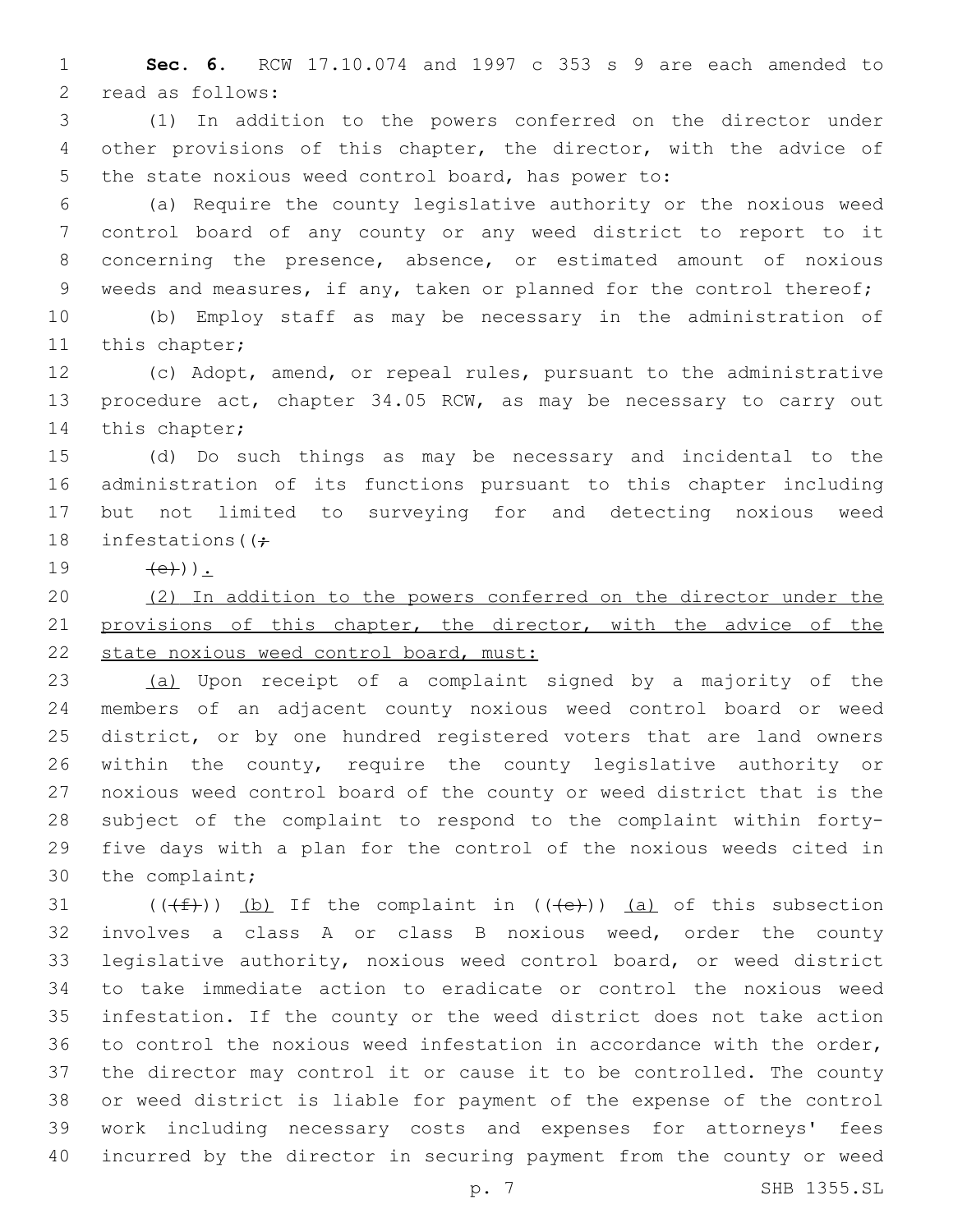district. The director may bring a civil action in a court of competent jurisdiction to collect the expenses of the control work, 3 costs, and attorneys' fees;

4 (((+q))) (c) In counties without an activated noxious weed control board, enter upon any property as provided for in RCW 17.10.160, issue or cause to be issued notices and citations and take the necessary action to control noxious weeds as provided in RCW 17.10.170, hold hearings on any charge or cost of control action taken as provided for in RCW 17.10.180, issue a notice of civil 10 infraction as provided for in RCW  $17.10.230$  ((and)),  $17.10.310$ 11 ((through [and])), and 17.10.350, and place a lien on any property pursuant to RCW 17.10.280, 17.10.290, and 17.10.300 with the same authorities and responsibilities imposed by these sections on county 14 noxious weed control boards;

15 (((h)) (d) Adopt a list of noxious weed seeds and toxic weeds which shall be controlled in designated articles, products, or feed 17 stuffs as provided for in RCW 17.10.235.

 $((+2+))$   $(3)$  The moneys appropriated for noxious weed control to the department shall be used for administration of the state noxious weed control board, the administration of the director's powers under this chapter, the purchase of materials for controlling, containing, or eradicating noxious weeds, the purchase or collection of biological control agents for controlling noxious weeds, and the contracting for services to carry out the purposes of this chapter. In a county with an activated noxious weed control board, the director shall make every effort to contract with that board for the 27 needed services.

 $((+3+))$   $(4)$  If the director determines the need to reallocate funds previously designated for county use, the director shall convene a meeting of the state noxious weed control board to seek its 31 advice concerning any reallocation.

 **Sec. 7.** RCW 17.10.100 and 1997 c 353 s 12 are each amended to 33 read as follows:

 Where any of the following occur, the state noxious weed control 35 board ((may, following)) must hold a hearing, then may order any county noxious weed control board or weed district to include a noxious weed from the state board's list in the county's noxious weed 38 list: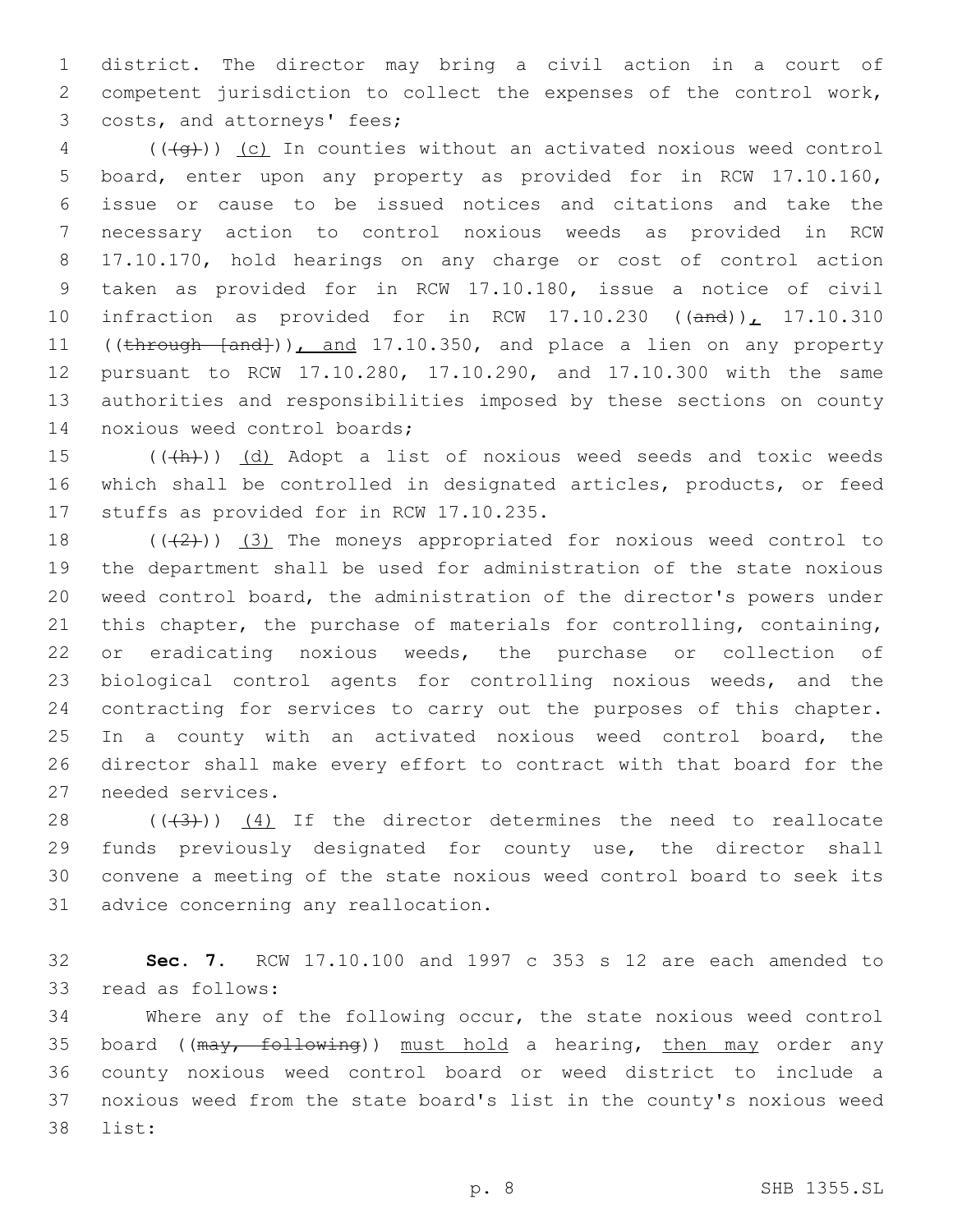(1) Where the state noxious weed control board receives a petition from at least one hundred registered voters within the 3 county requesting that the weed be listed.

 (2) Where the state noxious weed control board receives a request for inclusion from an adjacent county's noxious weed control board or weed district, which the adjacent board or district has included that 7 weed in its county or district list, and the adjacent board or weed 8 district ((alleges)) documents that its noxious weed control program is being hampered by the failure to include the weed on the county's 10 noxious weed list.

 **Sec. 8.** RCW 17.10.140 and 1997 c 353 s 17 are each amended to 12 read as follows:

 (1) Except as is provided under subsection (2) of this section, 14 every owner ((shall)) must perform or cause to be performed those 15 acts as may be necessary to:

16 (a) Eradicate all class A noxious weeds;

 (b) Control and prevent the spread of all class B noxious weeds designated for control in that region within and from the owner's 19 property; and

 (c) Control and prevent the spread of all class B and class C noxious weeds listed on the county weed list as locally mandated control priorities within and from the owner's property.

 (2) ((Forestlands)) Every owner of forestlands classified under RCW 17.10.240(2), or meeting the definition of forestlands contained 25 in RCW 17.10.240, ((are subject to the requirements of subsection 26  $(1)(a)$  and (b) of this section at all times. Forestlands are subject 27 to the requirements of subsection (1)(c) of this section only within 28 a one thousand foot buffer strip of adjacent land uses. In addition, 29 forestlands are subject to subsection (1)(c) of this section for)) must perform or cause to be performed those acts as may be necessary to:

(a) Eradicate all class A noxious weeds;

 (b) Control and prevent the spread of all class B noxious weeds designated for control in that region within and from the owner's property; and

 (c) Control and prevent the spread of all class B and class C noxious weeds listed on the county weed list as locally mandated control priorities within and from the owner's property only when encountered in any of the following enumerated circumstances: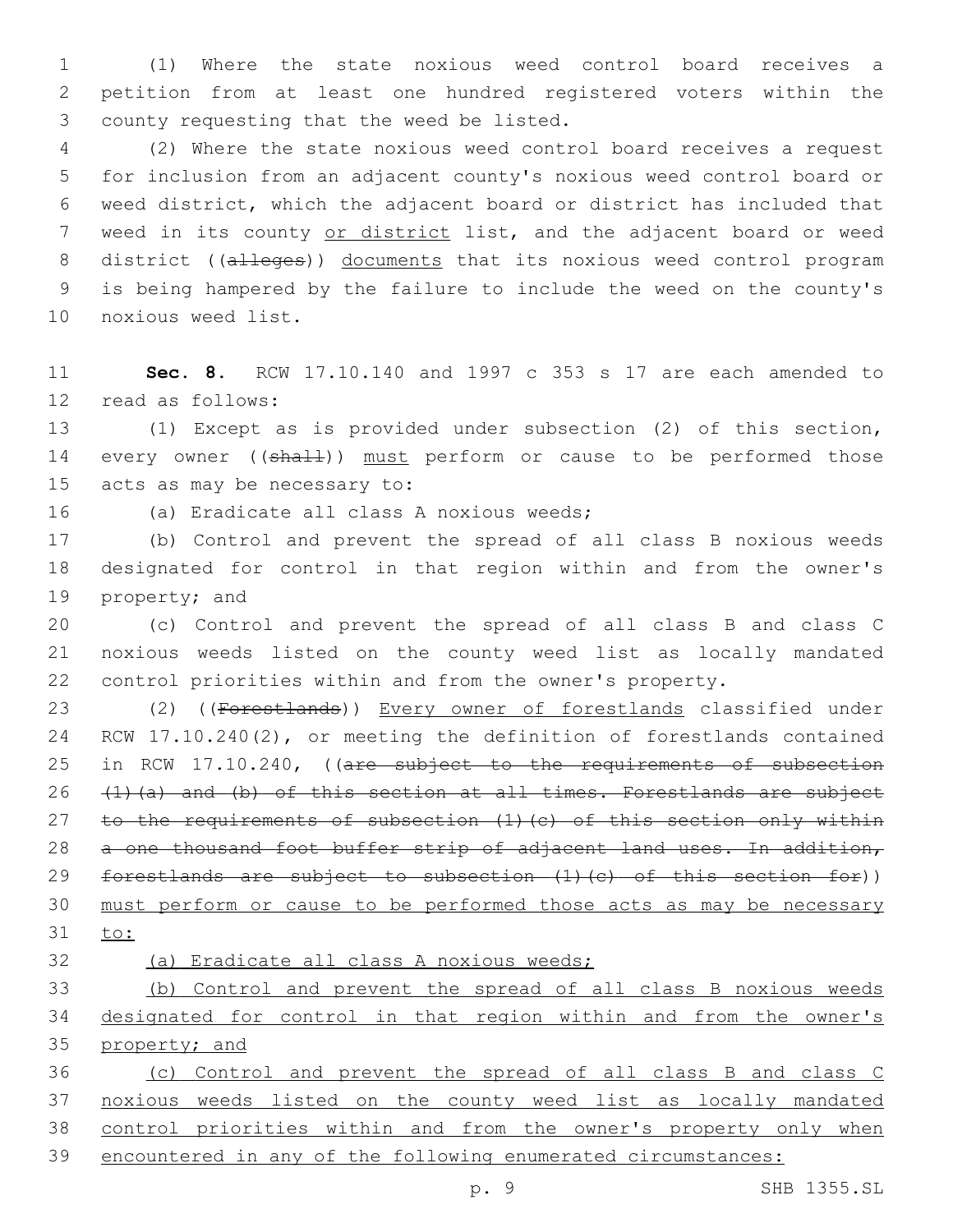| $\mathbf 1$ | (i) Within 1,000 feet of adjacent land uses;                         |
|-------------|----------------------------------------------------------------------|
| 2           | (ii) Within 25 feet of all privately owned roads unless properly     |
| 3           | abandoned as defined under WAC 222-24-052 as that section existed as |
| 4           | of January 1, 2020;                                                  |
| 5           | (iii) Within 200 feet of navigable rivers, gravel pits, log          |
| 6           | yards, and staging areas, except when not allowed under other state  |
| 7           | or federal laws or regulations; and                                  |
| 8           | (iv) For a single five-year period within harvested areas            |
| 9           | following the harvesting of trees for ((4umber)) products.           |
| 10          | Sec. 9. RCW $17.10.145$ and $2019$ c 353 s 4 are each amended to     |
| 11          | read as follows:                                                     |
| 12          | (1) All state agencies shall control noxious weeds on lands they     |
| 13          | own, lease, or otherwise control through integrated pest management  |
| 14          | practices. Agencies shall develop plans in cooperation with county   |
| 15          | noxious weed control boards to control noxious weeds in accordance   |
| 16          | with standards in this chapter. Agencies shall appoint a liaison     |
| 17          | whose duties include serving as a common point of contact for all    |
| 18          | weed boards and developing and implementing noxious weed control     |
| 19          | plans.                                                               |
| 20          | (2) All state agencies' lands must comply with this chapter,         |
| 21          | regardless of noxious weed control efforts on adjacent lands.        |
| 22          | (3) While conducting planned projects to ensure compliance with      |
| 23          | this chapter, all agencies must give preference, when<br>deemed      |
| 24          | appropriate by the acting agency for the project and targeted        |
| 25          | resource management goals, to replacing noxious weeds with native    |
| 26          | forage plants that are pollen-rich or nectar-rich and beneficial for |
| 27          | all pollinators, including honey bees.                               |
| 28          | Sec. 10. RCW 17.10.205 and 1997 c 353 s 24 are each amended to       |
| 29          | read as follows:                                                     |
| 30          | Open areas subject to the spread of noxious weeds, including but     |
| 31          | not limited to subdivisions, school grounds, playgrounds, parks, and |
| 32          | rights-of-way shall be subject to regulation ((by activated county   |
| 33          | noxious weed control boards)) in the same manner and to the same     |
| 34          | extent as is provided for all terrestrial and aquatic lands of the   |
| 35          | state.                                                               |

 **Sec. 11.** RCW 17.10.235 and 1997 c 353 s 26 are each amended to 37 read as follows: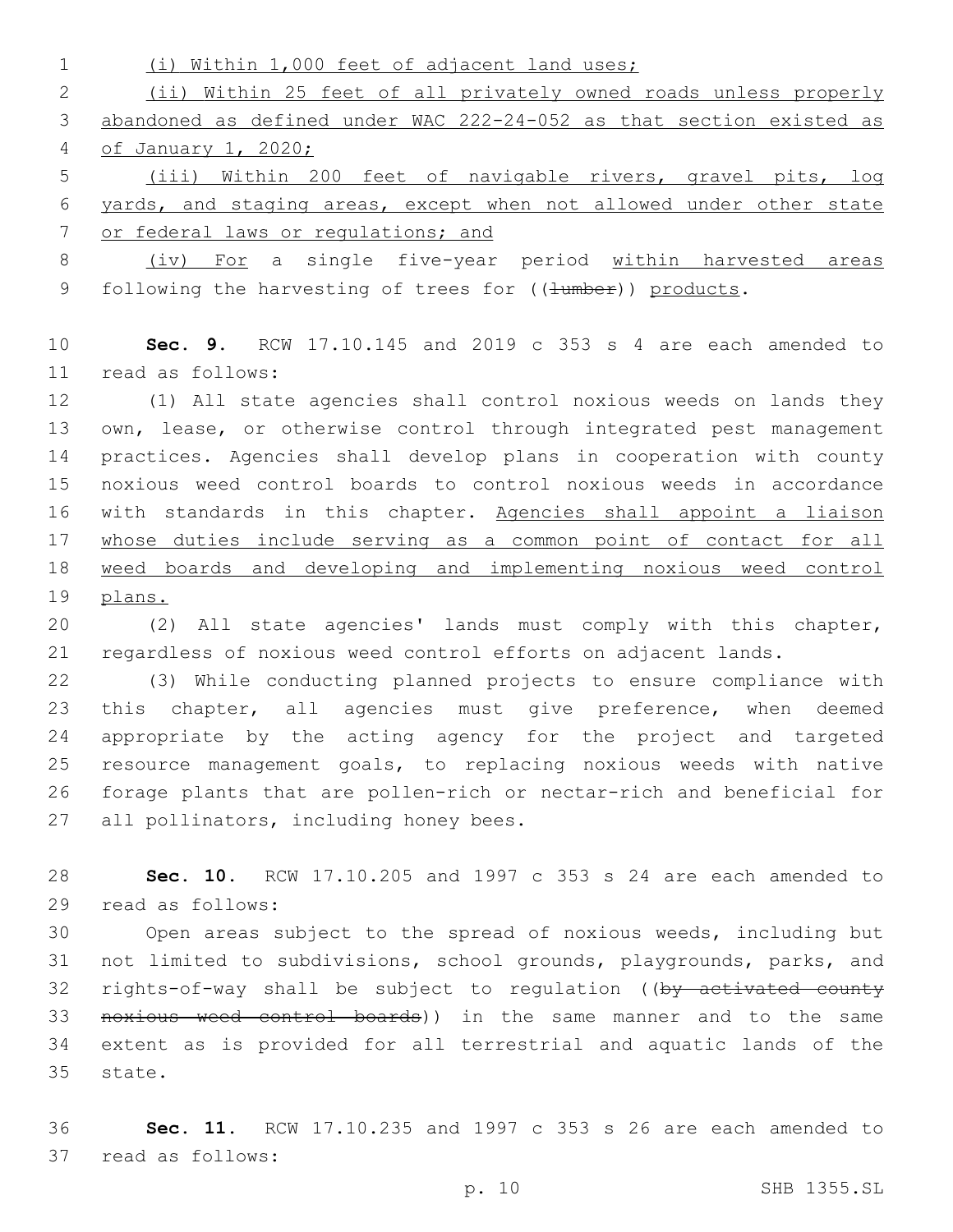(1) The director of agriculture shall adopt, with the advice of the state noxious weed control board, rules designating noxious weed seeds which shall be controlled in products, screenings, or articles to prevent the spread of noxious weeds. The rules shall identify the products, screenings, and articles in which the seeds must be controlled and the maximum amount of the seed to be permitted in the product, screenings, or article to avoid a hazard of spreading the noxious weed by seed from the product, screenings, or article. The director shall also adopt, with the advice of the state board, rules designating toxic weeds which shall be controlled in feed stuffs and screenings to prevent injury to the animal that consumes the feed. The rules shall identify the feed stuffs and screenings in which the toxic weeds must be controlled and the maximum amount of the toxic weed to be permitted in the feed. Rules developed under this section 15 shall identify ways that products, screenings, articles, or feed stuffs containing noxious weed seeds or toxic weeds can be made 17 available for beneficial uses.

 (2) Any person who knowingly or negligently sells or otherwise distributes a product, article, screenings, or feed stuff designated by rule containing noxious weed seeds or toxic weeds designated for control by rule and in an amount greater than the amount established by the director for the seed or weed by rule is guilty of a 23 misdemeanor.

 (3) The department of agriculture shall, upon request of the 25 buyer, county weed board, or weed district, inspect products, screenings, articles, or feed stuffs designated by rule and charge fees, in accordance with chapter 22.09 RCW, to determine the presence 28 of designated noxious weed seeds or toxic weeds.

 **Sec. 12.** RCW 17.10.240 and 1997 c 353 s 27 are each amended to 30 read as follows:

31 (1)(a) The activated county noxious weed control board of each county shall annually submit a budget to the county legislative authority for the operating cost of the county's weed program for the ensuing fiscal year: PROVIDED, That if the board finds the budget approved by the legislative authority is insufficient for an 36 effective county noxious weed control program ((it shall petition the county legislative authority to hold a hearing as provided in RCW 17.10.890. Control of weeds is a benefit to the lands within any such 39 section)), the board may submit a budget amendment to the county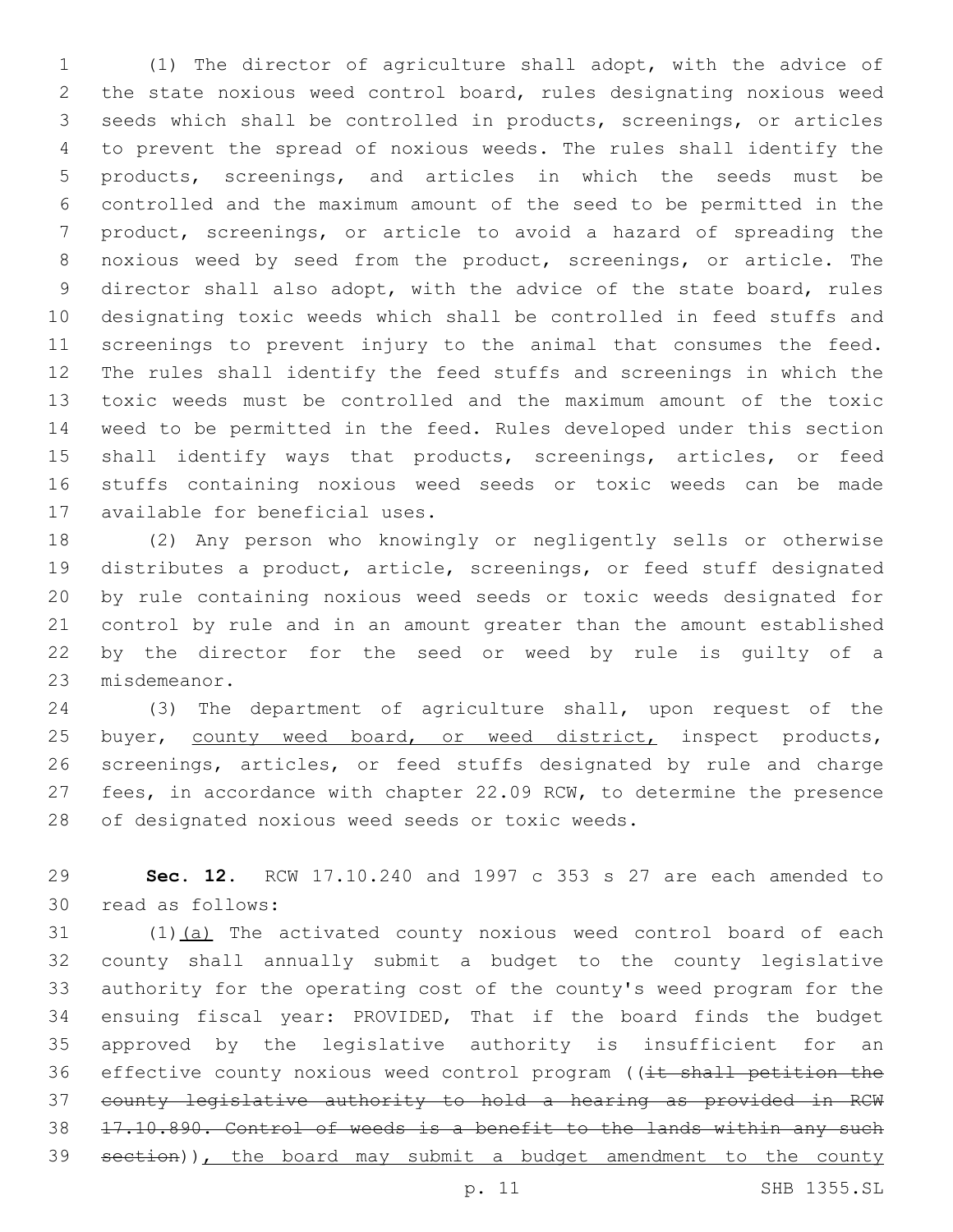legislative authority after which the county legislative authority must hold a hearing as provided in chapter 36.40 RCW. Activities and programs to limit economic loss and adverse effects due to the presence and spread of noxious weeds on all terrestrial and aquatic areas in the state are declared to be of special benefit, including to lands owned or held by the state, and may be used as the basis upon which special assessments are imposed by the county legislative 8 authority.

 (b) Representatives from the department of transportation 10 government relations, real estate services, and maintenance 11 operations offices, the Washington state association of county 12 treasurers, the Washington state association of county assessors, and 13 the state noxious weed control board shall meet to develop a system 14 by which parcels owned or held by the department of transportation that have been declared to receive special benefit from the county noxious weed control board must be identified and all assessments may be effectively billed for payment according to the process in chapter 79.44 RCW. The state noxious weed control board shall update the appropriate legislative committees regarding progress towards implementation of a system before January 1, 2022. By January 1, 2023, the state noxious weed control board shall report to the appropriate legislative committees in compliance with RCW 43.01.036 23 regarding the system developed, what steps are being taken to 24 implement the system, and what, if any, further legislative action is needed.

26 (c) Funding for the budget is derived from any or all of the 27 following:

 $((+a))$  (i) The county legislative authority may, in lieu of a tax, levy an assessment against the land for this purpose. Whenever there is included within the jurisdiction of any county noxious weed 31 control board lands owned or held by the state, the county legislative authority shall determine the amount of the assessment for which the land would be liable if the land were in private ownership. Prior to the levying of an assessment the county noxious weed control board shall hold a public hearing at which it will gather information to serve as a basis for classification and then classify the lands into suitable classifications, including but not limited to dry lands, range lands, irrigated lands, nonuse lands, forestlands, or federal lands. The board shall develop and forward to the county legislative authority, as a proposed level of assessment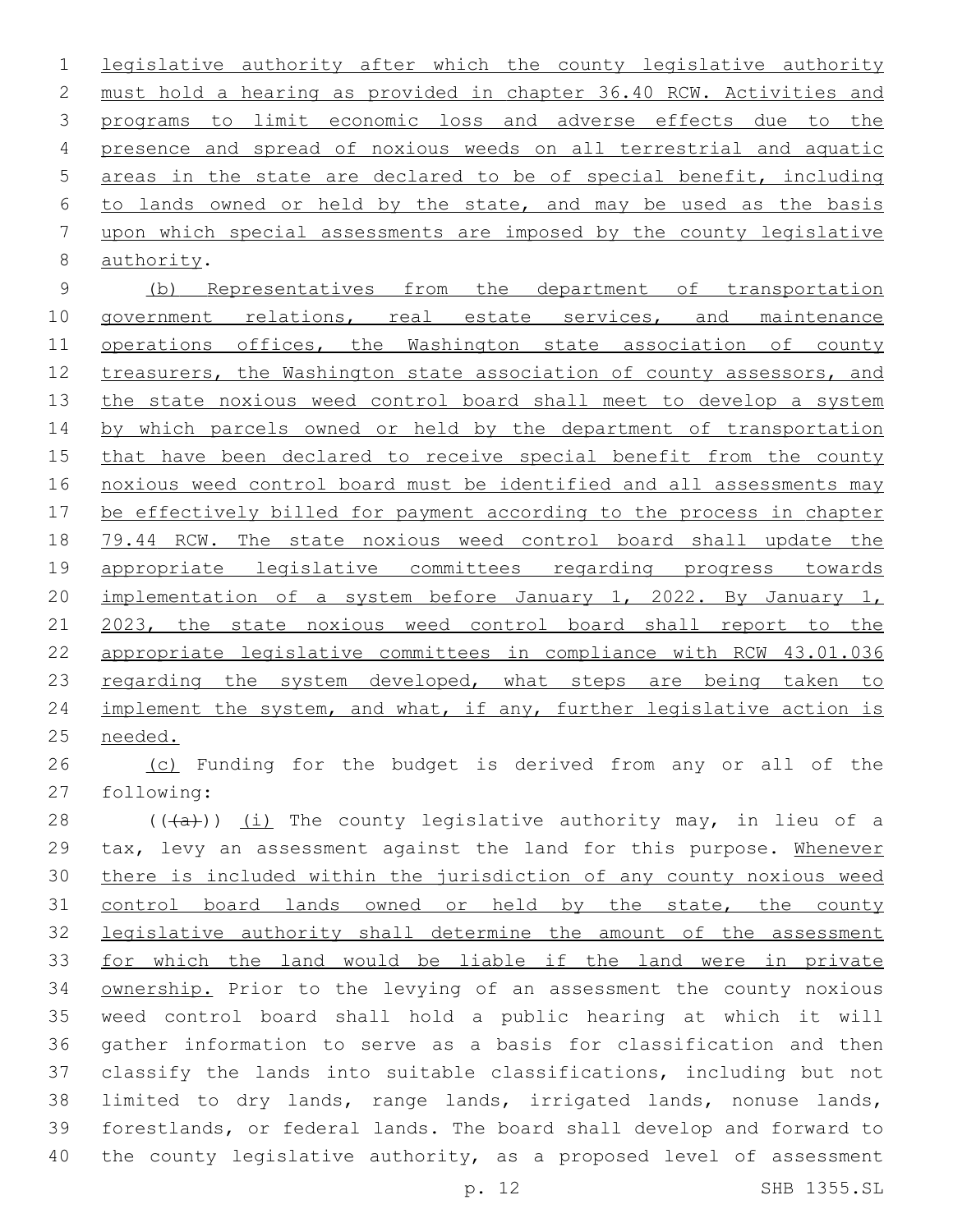for each class, an amount as seems just. The assessment rate shall be either uniform per acre in its respective class or a flat rate per parcel rate plus a uniform rate per acre or, for rights-of-way, a rate based on centerline miles: PROVIDED, That if no benefits are found to accrue to a class of land, a zero assessment may be levied. The assessment shall not be levied on lands owned or held by the state, unless the assessment is levied on other parcels or classes of 8 parcels. The county legislative authority, upon receipt of the proposed levels of assessment from the board, after a hearing, shall accept or modify by resolution, or refer back to the board for its reconsideration all or any portion of the proposed levels of assessment. The amount of the assessment constitutes a lien against the property. The county legislative authority may by resolution or ordinance require that notice of the lien be sent to each owner of property for which the assessment has not been paid by the date it was due and that each lien created be collected by the treasurer in the same manner as delinquent real property tax, if within thirty days from the date the owner is sent notice of the lien, including the amount thereof, the lien remains unpaid and an appeal has not been made pursuant to RCW 17.10.180. Liens treated as delinquent taxes bear interest at the rate of twelve percent per annum and the interest accrues as of the date notice of the lien is sent to the owner: PROVIDED FURTHER, That any collections for the lien shall not 24 be considered as tax; or

 $(1 + b)$ )  $(i + b)$  The county legislative authority may appropriate money from the county general fund necessary for the administration of the county noxious weed control program. In addition the county legislative authority may make emergency appropriations as it deems 29 necessary for the implementation of this chapter.

 (2) Forestlands used solely for the planting, growing, or harvesting of trees and which are typified, except during a single period of five years following clear-cut logging, by canopies so dense as to prohibit growth of an understory may be subject to an annual noxious weed assessment levied by a county legislative authority that does not exceed one-tenth of the weighted average per acre noxious weed assessment levied on all other lands in unincorporated areas within the county that are subject to the weed assessment. This assessment shall be computed in accordance with the 39 formula in subsection (3) of this section.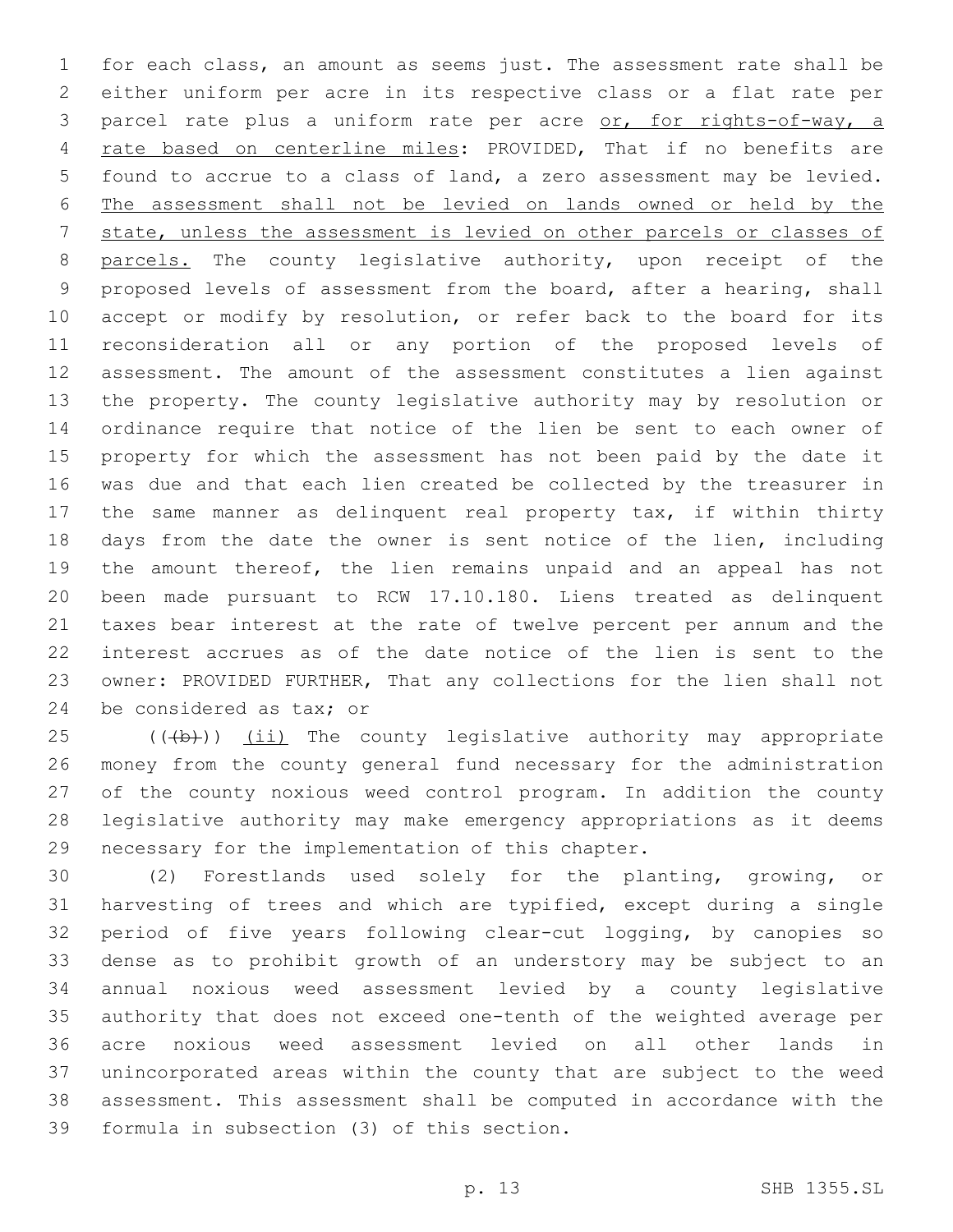(3) The calculation of the "weighted average per acre noxious weed assessment" is a ratio expressed as follows:2

 (a) The numerator is the total amount of funds estimated to be collected from the per acre assessment on all lands except (i) forestlands as identified in subsection (2) of this section, (ii) lands exempt from the noxious weed assessment, and (iii) lands 7 located in an incorporated area.

 (b) The denominator is the total acreage from which funds in (a) of this subsection are collected. For lands of less than one acre in size, the denominator calculation may be based on the following assumptions: (i) Unimproved lands are calculated as being one-half acre in size on the average, and (ii) improved lands are calculated as being one-third acre in size on the average. The county legislative authority may choose to calculate the denominator for lands of less than one acre in size using other assumptions about 16 average parcel size based on local information.

 (4) For those counties that levy a per parcel assessment to help fund noxious weed control programs, the per parcel assessment on forestlands as defined in subsection (2) of this section shall not exceed one-tenth of the per parcel assessment on nonforestlands.

 **Sec. 13.** RCW 17.10.890 and 1997 c 353 s 32 are each amended to 22 read as follows:

 ((The following procedures shall be followed to deactivate a county noxious weed control board)) A county noxious weed control board may be deactivated only if there are neither any class A noxious weeds nor any class B noxious weeds in the county. Upon 27 receiving documentation of the absence in the county of both class A noxious weeds and class B noxious weeds, the county legislative 29 authority may initiate the following procedures:

 (1) The county legislative authority holds a hearing to determine whether there continues to be a need for an activated county noxious 32 weed control board if:

 (a) A petition is filed by one hundred registered voters within 34 the county;

 (b) A petition is filed by a county noxious weed control board as 36 provided in RCW 17.10.240; or

 (c) The county legislative authority passes a motion to hold such 38 a hearing.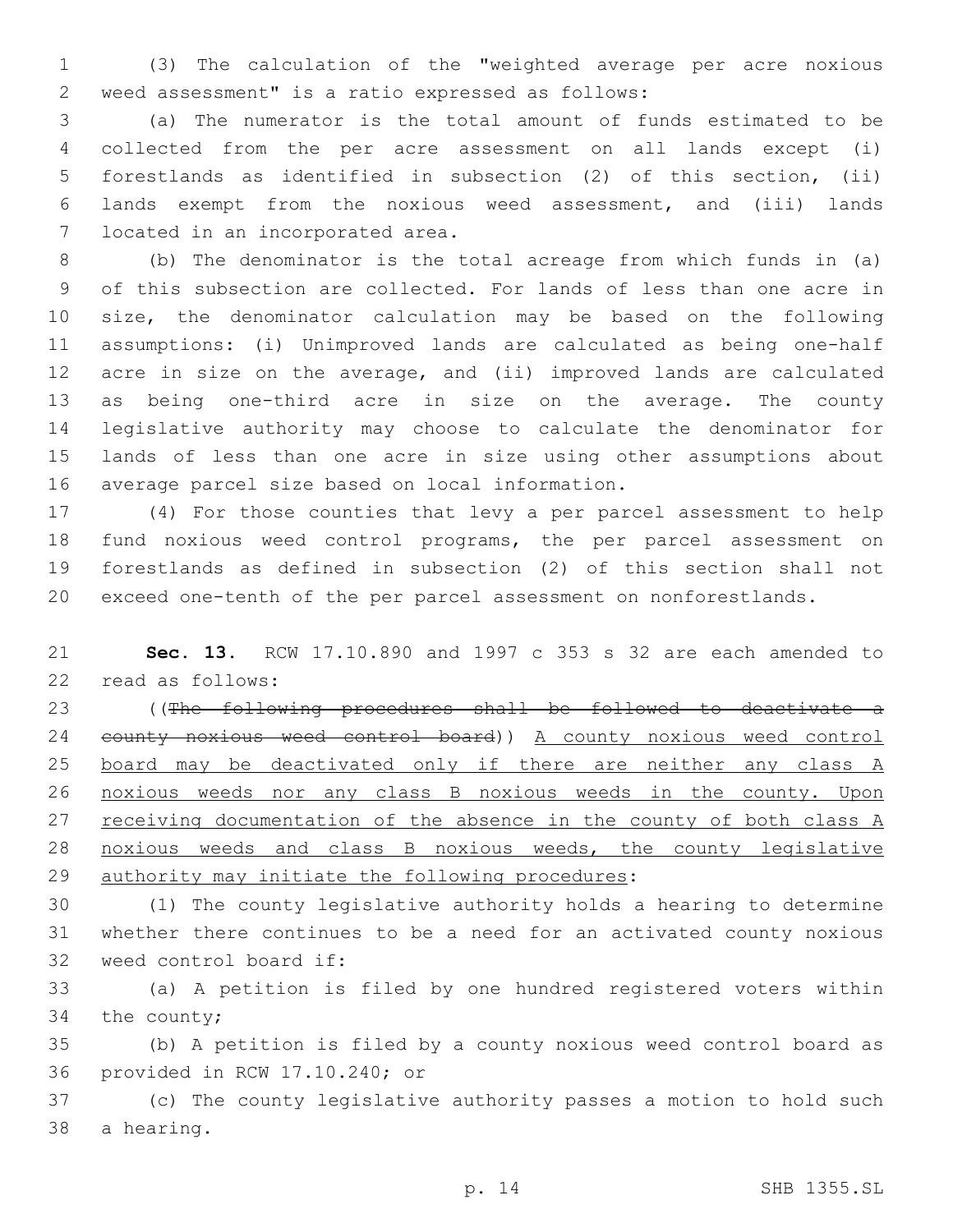(2) Except as provided in subsection (4) of this section, the hearing shall be held within sixty days of final action taken under 3 subsection (1) of this section.

 (3) If, after a hearing, the county legislative authority determines that no need exists for a county noxious weed control board, due to the absence of class A or class B noxious weeds designated for control in the region, the county legislative 8 authority shall deactivate the board.

 (4) The county legislative authority shall not convene a hearing as provided for in subsection (1) of this section more frequently 11 than once a year.

 **Sec. 14.** RCW 17.04.240 and 1957 c 13 s 2 are each amended to 13 read as follows:

14 (1) The directors shall annually determine the amount of money necessary to carry on the operations of the district and shall classify the property therein in proportion to the benefits to be derived from the operations of the district and in accordance with such classification shall prorate the cost so determined and shall levy assessments to be collected with the general taxes of the county. In the event that any bonded or warrant indebtedness pledging tax revenue of the district shall be outstanding on April 1, 1951, 22 the directors may, for the sole purpose of retiring such indebtedness, continue to levy a tax upon all taxable property in the district until such bonded or warrant indebtedness shall have been 25 retired.

 (2) Activities and programs to limit economic loss and adverse 27 effects due to the presence and spread of noxious weeds on all terrestrial and aquatic areas in the state are declared to be of 29 special benefit, including to lands owned or held by the state, and may be used as the basis upon which special assessments are imposed by the county legislative authority, including upon lands owned or held by the state.

 **Sec. 15.** RCW 79.44.003 and 1999 c 153 s 68 are each amended to 34 read as follows:

- As used in this chapter "assessing district" means:
- 36 (1) Incorporated cities and towns;
- 37 (2) Diking districts;
- 38 (3) Drainage districts;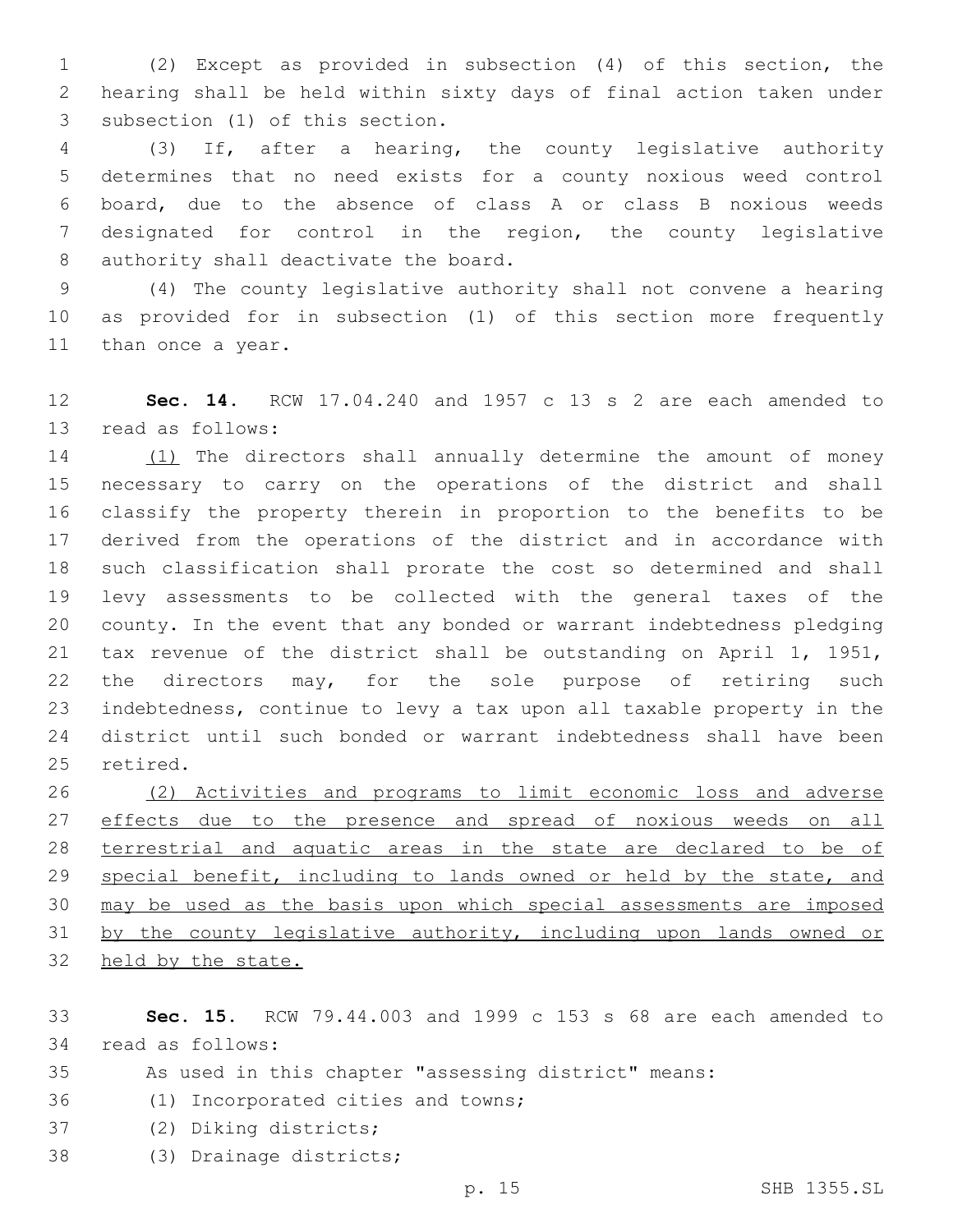- (4) Port districts;1
- (5) Irrigation districts;2
- (6) Water-sewer districts;3
- 4 (7) Counties; ((and))
- 5 (8) Weed boards and weed districts; and

6 (9) Any municipal corporation or public agency having power to 7 levy local improvement or other assessments, rates, or charges which 8 by statute are expressly made applicable to lands of the state.

9 **Sec. 16.** RCW 17.04.180 and 1991 c 245 s 1 are each amended to 10 read as follows:

 Whenever any lands belonging to the county are included within a weed district, the county legislative authority shall determine the 13 amount of the ((taxes)) assessment for which the lands would be liable if they were in private ownership, and the county legislative authority shall appropriate from the current expense fund of the county sufficient money to pay such amounts. Whenever any state lands 17 are within any weed district, the county treasurer shall certify annually and forward to the appropriate state agency for payment a 19 statement showing the amount of the  $((\text{tax}))$  assessment to which the lands would be liable if they were in private ownership, separately describing each lot or parcel and, if delinquent, with interest and 22 penalties consistent with RCW 84.56.020.

23 **Sec. 17.** RCW 17.15.020 and 2015 c 225 s 16 are each amended to 24 read as follows::

25 Each of the following state agencies or institutions or county 26 agencies shall implement integrated pest management practices when 27 carrying out the agency's or institution's duties related to pest 28 control:

- 29 (1) The department of agriculture;
- 30 (2) The state noxious weed control board;
- 31 (3) The department of ecology;
- 32 (4) The department of fish and wildlife;
- 33 (5) The department of transportation;
- 34 (6) The parks and recreation commission;
- 35 (7) The department of natural resources;
- 36 (8) The department of corrections;
- 37 (9) The department of enterprise services; ((and))